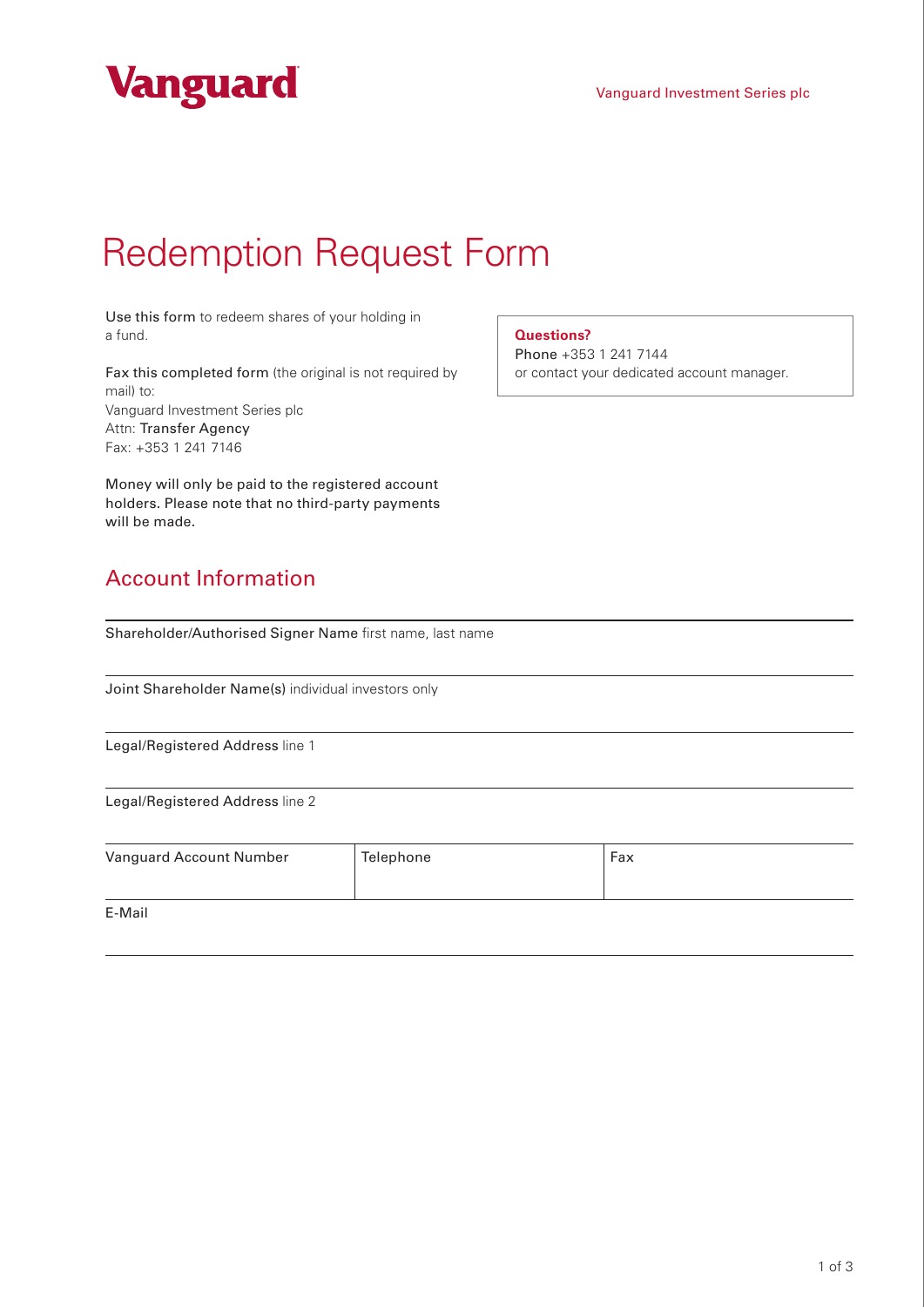## Details of Redemption Request

Please redeem the following value or number of shares of my/our holdings in the funds noted below:

| <b>Fund Code and Name</b>                                                                                                                                           |                           |
|---------------------------------------------------------------------------------------------------------------------------------------------------------------------|---------------------------|
| Units/Amount                                                                                                                                                        | Units/Amount in Words     |
| <b>ISIN</b>                                                                                                                                                         |                           |
| Fund Code and Name                                                                                                                                                  |                           |
| Units/Amount                                                                                                                                                        | Units/Amount in Words     |
| <b>ISIN</b>                                                                                                                                                         |                           |
| Fund Code and Name                                                                                                                                                  |                           |
| Units/Amount                                                                                                                                                        | Units/Amount in Words     |
| Fund Code and Name                                                                                                                                                  |                           |
| Units/Amount                                                                                                                                                        | Units/Amount in Words     |
| <b>ISIN</b>                                                                                                                                                         |                           |
| For available funds and dealing instructions, please refer to Dealing and Wire Instructions:<br>http://global.vanguard.com/international/global/dealingandwire.html |                           |
| Please remit this amount to the bank or financial institution that I/we have identified below:                                                                      |                           |
| Payee Name(s)                                                                                                                                                       |                           |
| Name of Bank Branch                                                                                                                                                 |                           |
| Address line 1                                                                                                                                                      |                           |
| Address line 2                                                                                                                                                      |                           |
| <b>Account Number</b>                                                                                                                                               |                           |
| <b>ABA Number/Swift Account</b>                                                                                                                                     | <b>Corresponding Bank</b> |
| International Bank Account Number (IBAN)                                                                                                                            |                           |